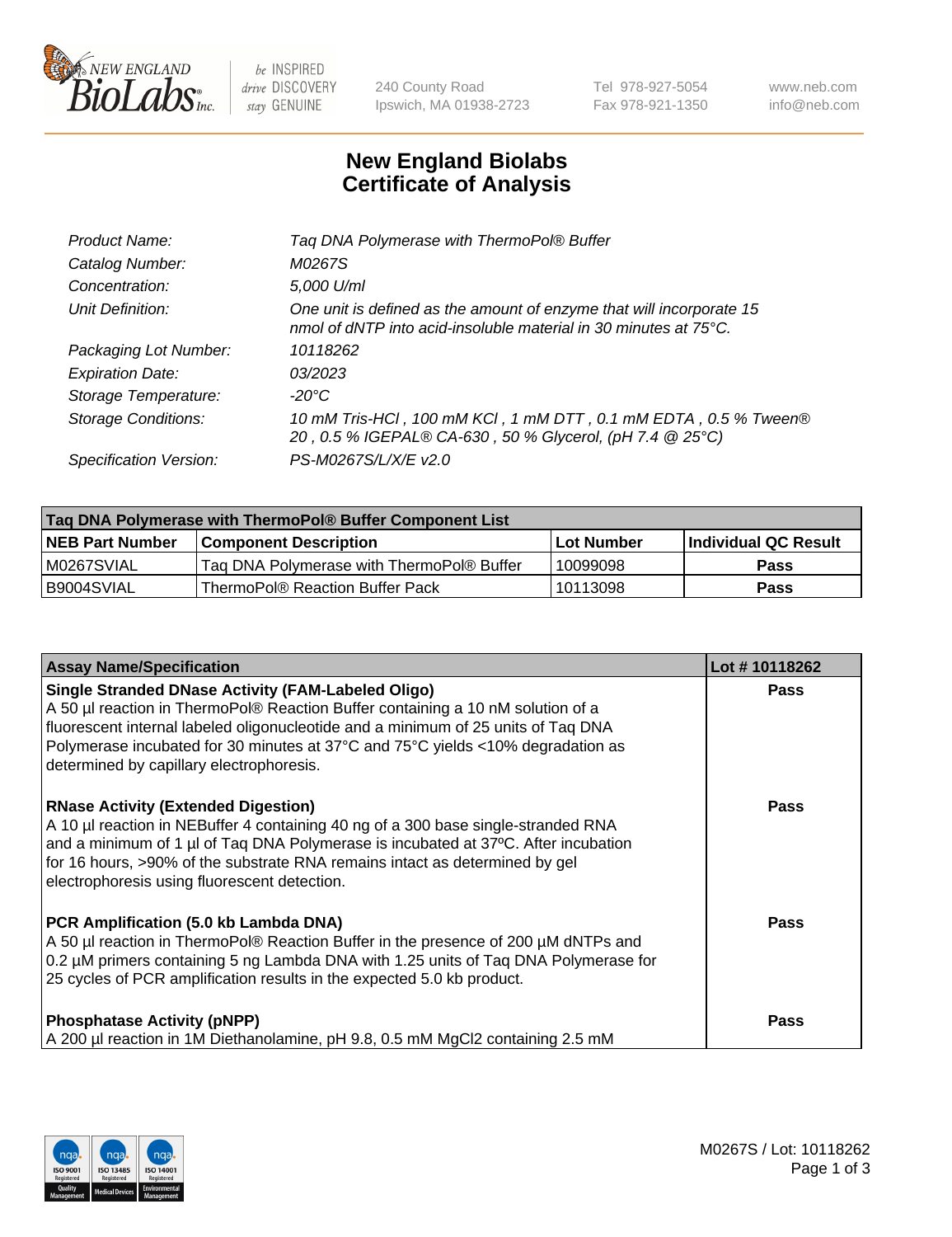

be INSPIRED drive DISCOVERY stay GENUINE

240 County Road Ipswich, MA 01938-2723 Tel 978-927-5054 Fax 978-921-1350

www.neb.com info@neb.com

| <b>Assay Name/Specification</b>                                                                                                                                                                                                                                                                                                                                                                               | Lot #10118262 |
|---------------------------------------------------------------------------------------------------------------------------------------------------------------------------------------------------------------------------------------------------------------------------------------------------------------------------------------------------------------------------------------------------------------|---------------|
| p-Nitrophenyl Phosphate (pNPP) and a minimum of 100 units Taq DNA Polymerase<br>incubated for 4 hours at 37°C yields <0.0001 unit of alkaline phosphatase activity<br>as determined by spectrophotometric analysis.                                                                                                                                                                                           |               |
| <b>Non-Specific DNase Activity (16 Hour)</b><br>A 50 µl reaction in NEBuffer 2 containing 1 µg of T3 or T7 DNA in addition to a<br>reaction containing Lambda-HindIII DNA and a minimum of 5 units of Taq DNA<br>Polymerase incubated for 16 hours at 37°C results in a DNA pattern free of<br>detectable nuclease degradation as determined by agarose gel electrophoresis.                                  | <b>Pass</b>   |
| <b>Endonuclease Activity (Nicking)</b><br>A 50 µl reaction in ThermoPol® Reaction Buffer containing 1 µg of supercoiled<br>PhiX174 DNA and a minimum of 20 units of Taq DNA Polymerase incubated for 4 hours at<br>37°C and 75°C results in <10% conversion to the nicked form as determined by agarose<br>gel electrophoresis.                                                                               | Pass          |
| qPCR DNA Contamination (E. coli Genomic)<br>A minimum of 5 units of Taq DNA Polymerase is screened for the presence of E. coli<br>genomic DNA using SYBR® Green qPCR with primers specific for the E. coli 16S rRNA<br>locus. Results are quantified using a standard curve generated from purified E. coli<br>genomic DNA. The measured level of E. coli genomic DNA contamination is ≤ 1 E. coli<br>genome. | Pass          |
| <b>Protein Purity Assay (SDS-PAGE)</b><br>Taq DNA Polymerase is ≥ 99% pure as determined by SDS-PAGE analysis using Coomassie<br>Blue detection.                                                                                                                                                                                                                                                              | Pass          |

This product has been tested and shown to be in compliance with all specifications.

One or more products referenced in this document may be covered by a 3rd-party trademark. Please visit <www.neb.com/trademarks>for additional information.